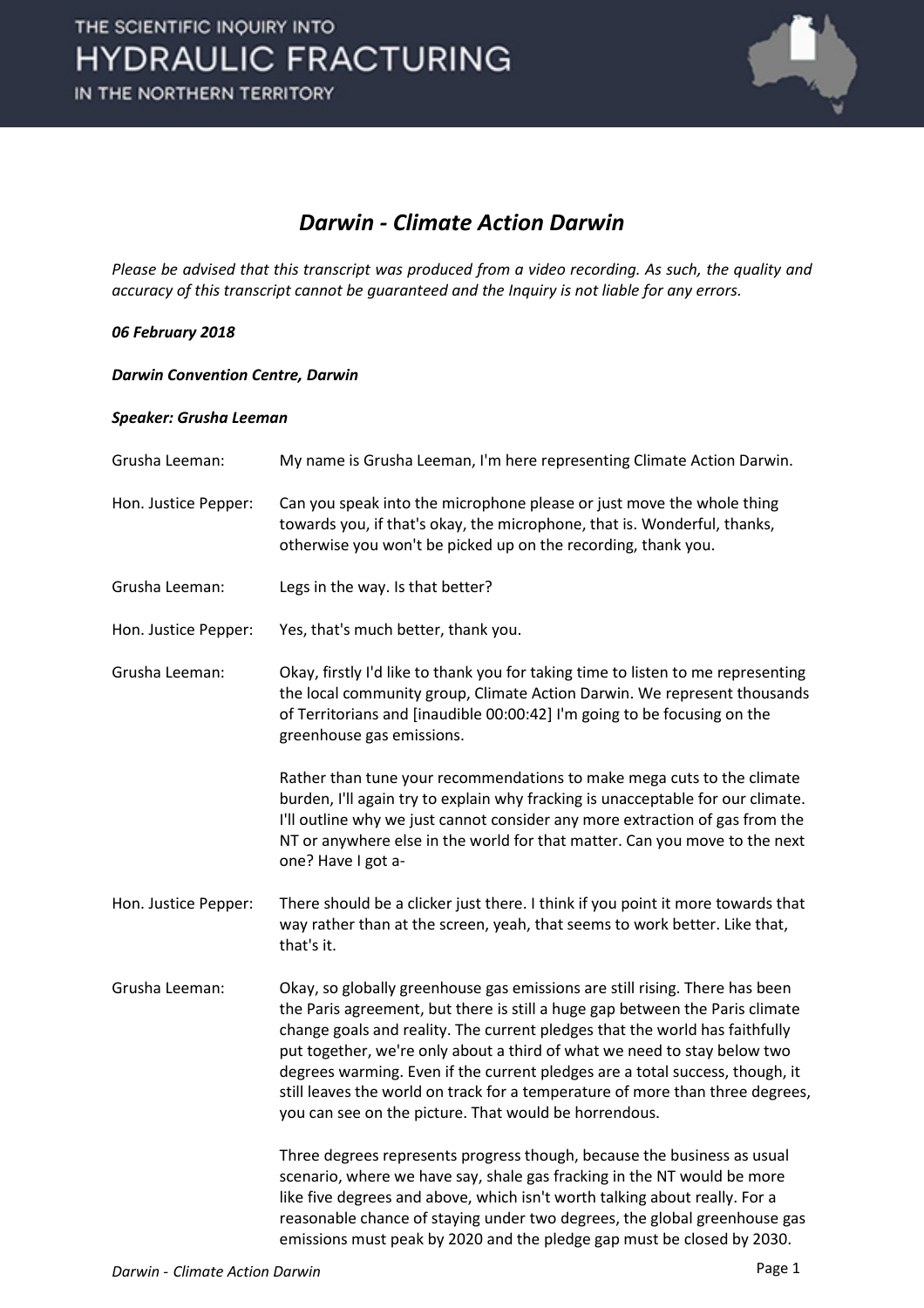

You'll note on the picture we have a sharp downward decline from 2020 and that slope goes steeper and further the further we delay it, every year we don't do anything we have to make the decline faster if we want to keep up with the [inaudible 00:02:46].

Concerningly late last year, it was revealed that the pledges made under the Paris accord would not produce warming of around three degrees, but closer to or even above four degrees. It's all underestimated, it's all worse than was thought. The warming would [inaudible 00:03:08] feedback loops, so even if we think it's bad then it will compound on itself because some of the most significant feedback loops, [inaudible 00:03:13] in the Arctic, if the permafrost thaws, because then the system itself will continue to drive the climate change.

There is at least as much organic carbon locked in the permafrost as the world has burned from fossil fuels since the industrial age began. It's way beyond. The consensus figure for the irreversible melting of Greenland is at 1.6 degrees and west Antarctica is not far ahead.

I don't know if you can see we're nearly up to 1.6 degrees in the picture. It will bring catastrophic sea level rise. Global temperatures are already sometimes intolerably hot, as we might know, most of you from down south, yeah, intolerably hot. The wonderful news is that it can remain that way, merely sometimes intolerably hot, but only if we follow the yellow path with a low emissions scenario.

The yellow paths are the most challenging and will take some outstanding and courageous leadership, which I'm really hoping that you can find. The fossil fuel industry will have to be speedily and entirely phased down. Fracking the NT is following the red path, going straight up and we'll quickly see global temperatures becoming increasingly intolerable in the lives of today's children. Intolerable.

You may have noticed I haven't been talking about 1.5 degrees, which is usually associated with the Paris agreement, that's because 1.5 degrees is no longer possible. It's really quite depressing to say, because the world is as much more hospitable to us if we can keep below 1.5 degrees. Even worse than that, I mean not worse, but maybe, our chances of failing for two degrees are about 95%. That 5% isn't a random chance, it's our choice, it's what we're doing here today, we've got a 5% choice.

Realistically, unless emissions start to come down very rapidly in the next three to four years, very rapidly, then we will also fail the two degrees centigrade warming. We urgently have to take some very rapid and radical changes. We've chosen to fail so far, but we could choose to succeed, let's do that.

Keeping global warming below two degrees is a choice, one that we have to make fast. What we have to do is understand that we simply cannot frack anymore. In Australia, as Andrew said, carbon emissions have increased again, 0.7% last financial year. That was blamed on an increase in gas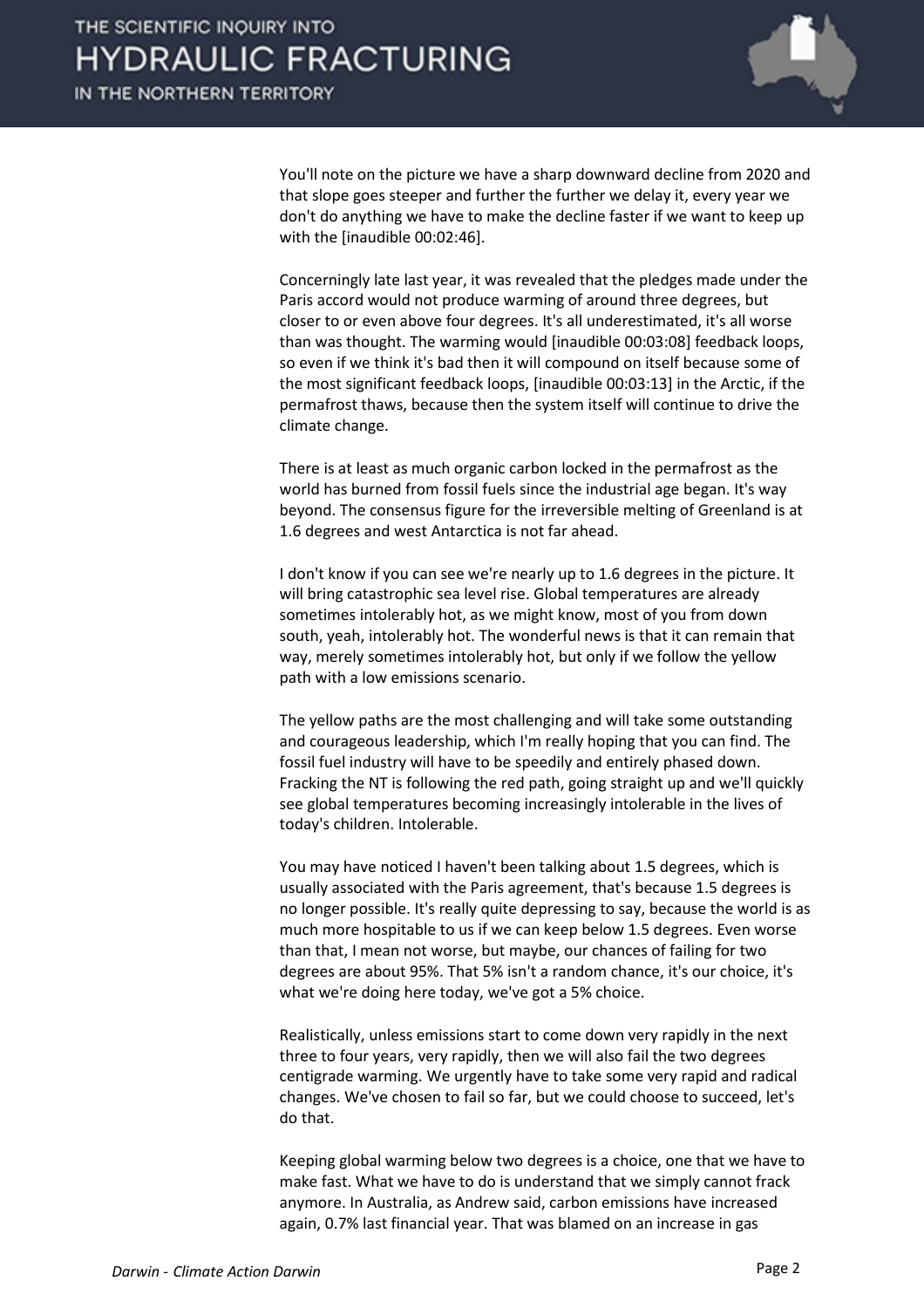

production and exports. That comes on the back of 0.8% increase the year before, which was accompanied with the warning that we're not on track for our Paris to meet our 2030 emissions reduction target.

We are the ones with the responsibility to reduce that pollution, to follow those blue and red lines, going up to 2030 down the bottom there, bottom right hand side, we can't have any more fossil fuel projects if we want to follow those red and blue lines. We're in the critical window of opportunity to act on climate change. We need our emissions to be falling starting this year. See the 2018, it starts 2017. It needs to start.

Paris isn't something that we've achieved or that is done by the government, it's something that we all have to contribute to. Me, I'm cutting back on my flying and my high emissions foods and I'm hoping that you're listening to what we have to do about greenhouse gas emissions and ban fracking.

New shale gas fracking would add a huge contribution to the greenhouse gas emissions, right when we should be lowering them. It does state in your draft final report that we have a challenging task. The Australian emissions require to be reduced by about 1000 megatons of carbon dioxide equivalents between 2021 and 2030.

To achieve this, it means we have to cut Australia's carbon emissions this decade. We cannot increase them. The abatement level required to fulfil the Paris agreement is now so great that some have estimated that we could take all the cars off the roads or take all the cows off all the farms immediately. It isn't a game anymore. It's going to require a mammoth effort.

If we're to be confident about avoiding the dangerous climate change, the inevitable conclusion is that there is no room for new fossil fuel developments. The window for opportunity for transition fuels was last century. Gas, it's now passed and a zero emissions energy sources are now the only defensible option.

We need to focus on the nearby and the near term. That's global warming potential for 20 years, which is 86 for the methane and in the Northern Territory, this is the jurisdiction making this important decision, so this is where we can make the difference that we need. It's possible on current trends that we won't cross the 1.5 degree threshold until the 2040s. We will cross it, but the greenhouse gas emissions that guarantee that outcome will have been released within the next 10 to 15 years. The shale gas currently kept safe underground in the Northern Territory could be a part of these greenhouse gas emissions, or we could ban fracking as a logical way to avoid catastrophic climate change.

The Northern Territory is extremely vulnerable to climate change, as I've told you before. Our seas give us more extreme cyclones when they're even warmer and they rise twice as far elsewhere. Undeniably, we're on track to 308 days a year over 35 degrees, horrid.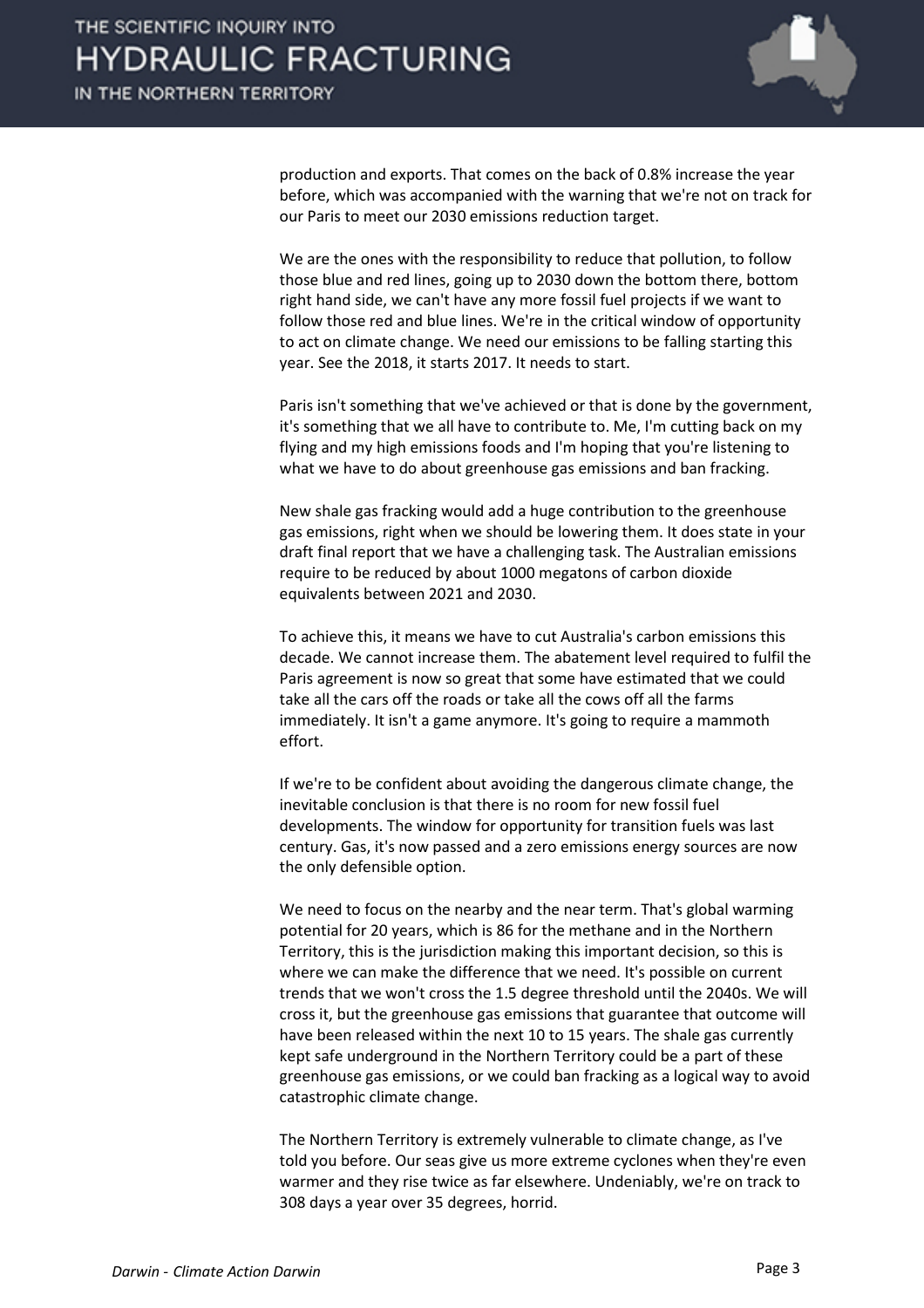

Our climate is already too polluted to withstand more fracking, so let's be wise like Victoria, where they had their fracking inquiry and they concluded that unconventional gas is not a renewable source of energy, it is polluting and it contributes to climate change and it's not required as a fuel to transition between fossil fuels and renewables. They know that an apparent ban on unconventional gas activities would also ensure that the fugitive emissions would not be a contributor to greenhouse gas emissions. It's the only way to ensure it.

Along with the majority of the contributors to this inquiry and the majority of residents of the Northern Territory, and on behalf of Climate Action Darwin, I request the panel to alter its recommendations that fracking is safe and instead outline alternatives. Fracking is not safe for the climate, so let's ban it.

- Hon. Justice Pepper: Thank you very much, are there any questions from the panel? Yes, Dr. Beck.
- Dr. Vaughan Beck: If I could respond. Firstly, thank you very much for your detailed presentation. It's been said before, but it's useful to say again that, as a panel, we accept the issue of climate change science and as individuals we also are of that mind as well, so collectively and individually. We understand the issues that you have clearly articulated and they are real and serious.

As I started to try to articulate previously, it's difficult in this exercise to look at one industry in isolation, because we're looking at both national and global initiatives that are designed to try to bring down the emissions. As is stated in the report, it is a challenging task. It's not an easy task. We well understand the difficulties. In looking at one industry and saying, "This is going to contribute x percent"

- Grusha Leeman: That's what we're looking at though, today.
- Dr. Vaughan Beck: I understand, but equally, the panel doesn't have, within its terms of reference to look beyond that.

Grusha Leeman: We need reductions on all levels of our lives. We need to reduce the amount we fly, we need to reduce the amount of children we have. We need to do a lot of things in every aspect. I'm not saying that that's the only thing that needs to be done at all.

- Dr. Vaughan Beck: No, and I appreciate that. Acting locally and individually is an important consideration. Can I say it's a very difficult conundrum, because we've asked to look at one industry and we've been not asked to consider the totality of the initiatives that are being undertaken either nationally…
- Grusha Leeman: But If every department questioned what should we do about this and we say, oh someone else can do it, not us, yeah, that's not very fair, is it? I think it should be done ... It's not like I'm saying ban all fossil fuels, I'm just saying ban new shale gas, yeah, so therefore, across the board of other things, maybe we could bring our greenhouse gas emissions down. We can only